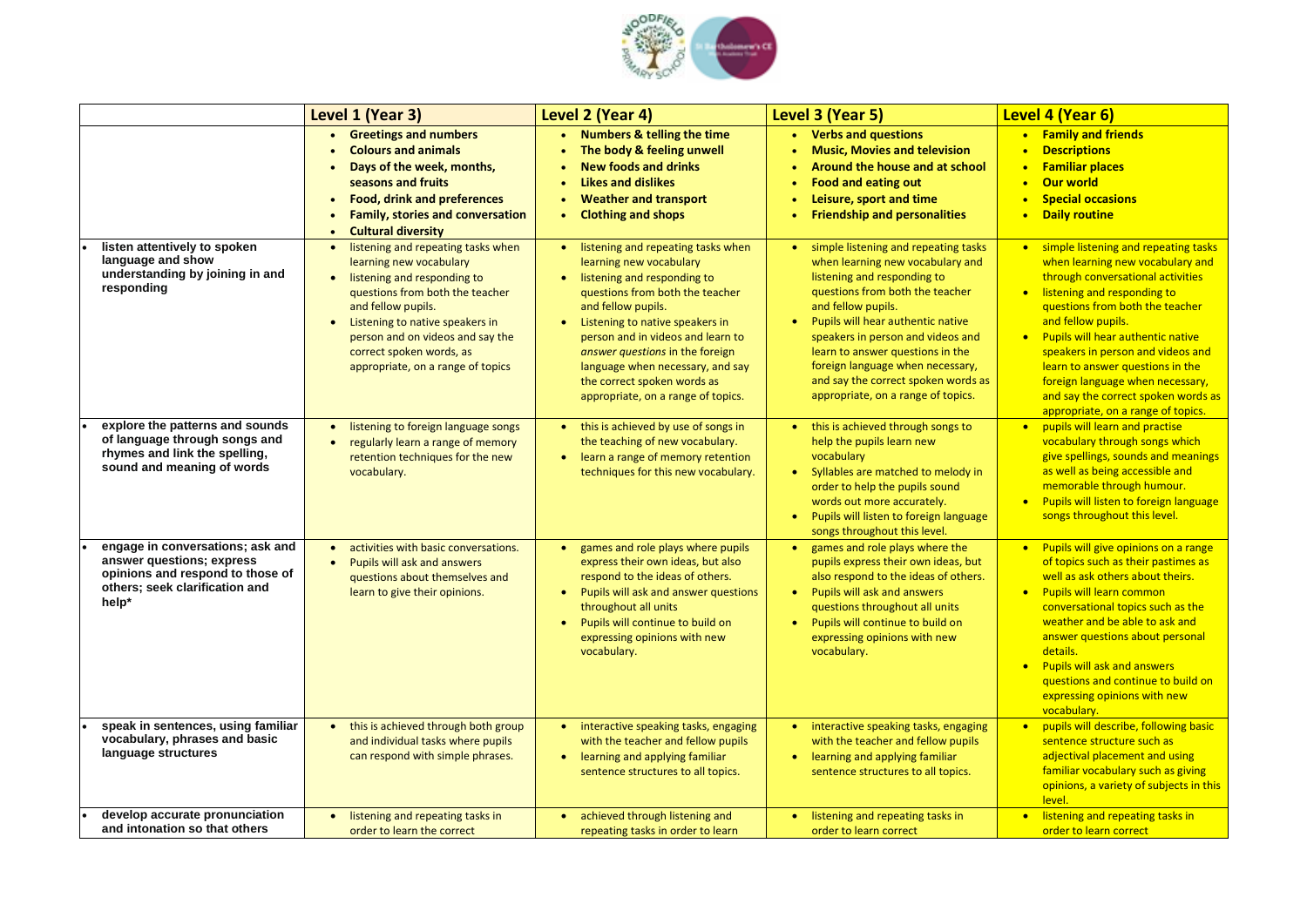

| understand when they are reading<br>aloud or using familiar words and<br>phrases*                                                                                                  | pronunciation and through<br>observed oral tasks in order to<br>practise.                                                                                                                                                                                                                                                                                                                                            | <b>CONTRACTOR</b><br>correct pronunciation, and through<br>observed oral tasks in order to<br>practise.<br>listen to native speakers to hear<br>accurate intonation.                                                                                          | pronunciation, and then through<br>observed oral tasks in order to<br>practise.<br>Pupils will also listen to native<br>$\bullet$<br>speakers to hear accurate<br>intonation.                                                                                 | pronunciation, and then through<br>observed oral tasks in order to<br>practise.<br>• Pupils will also listen to native<br>speakers to hear accurate<br>intonation                                                                                                                                                                                                                                                                   |
|------------------------------------------------------------------------------------------------------------------------------------------------------------------------------------|----------------------------------------------------------------------------------------------------------------------------------------------------------------------------------------------------------------------------------------------------------------------------------------------------------------------------------------------------------------------------------------------------------------------|---------------------------------------------------------------------------------------------------------------------------------------------------------------------------------------------------------------------------------------------------------------|---------------------------------------------------------------------------------------------------------------------------------------------------------------------------------------------------------------------------------------------------------------|-------------------------------------------------------------------------------------------------------------------------------------------------------------------------------------------------------------------------------------------------------------------------------------------------------------------------------------------------------------------------------------------------------------------------------------|
| present ideas and information<br>orally to a range of audiences*                                                                                                                   | • of activities with basic conversations<br>ask and answer questions about<br>themselves and learn to give their<br>opinions.<br>to one-on-one conversation, there<br>is the opportunity<br><b>GDS</b> to individually present in front<br>$\bullet$<br>of the whole class. There are tasks<br>that require a group presentation                                                                                     | pupils will work in pairs and small<br>groups to discuss a range of topics<br>and will be able to present these<br>conversations to the class or each<br>other.                                                                                               | oral activities ranging from working<br>$\bullet$<br>in pairs, to addressing the whole<br>class, often speaking to describe<br>something or taking on a specific<br>role<br>asking and answering formal and<br>$\bullet$<br>informal questions.               | • oral activities ranging from working<br>in pairs, to addressing the whole<br>class, often speaking to describe<br>something or taking on a specific<br>role,<br>asking and answering formal and<br>informal questions.                                                                                                                                                                                                            |
| appreciate stories, songs,<br>poems and rhymes in the<br>language                                                                                                                  | Sharing a range of stories and songs<br>that will aid their learning.<br>Pupils will watch and read different<br>$\bullet$<br>stories, in the foreign language,<br>throughout this level in each unit to<br>aid their learning of the subject.                                                                                                                                                                       | Sharing a range of stories and songs<br>$\bullet$<br>that will aid their learning.<br>Pupils will watch and read different<br>$\bullet$<br>songs and stories in this level<br>discuss the content to appreciate<br>$\bullet$<br>other cultures and languages. | Sharing a range of stories and songs<br>$\bullet$<br>that will aid their learning.<br>Pupils will watch and read different<br>$\bullet$<br>songs and stories in this level<br>discuss the content to appreciate<br>$\bullet$<br>other cultures and languages. | • listening to songs in the language,<br>including traditional songs relating<br>to certain events throughout the<br>year and songs that are closely<br>linked to a country's culture.<br>• Sharing a range of stories and songs<br>that will aid their learning.<br>Pupils will watch and read different<br>$\bullet$<br>songs and stories in this level and<br>discuss the content to appreciate<br>other cultures and languages. |
| broaden their vocabulary and<br>develop their ability to<br>understand new words that are<br>introduced into familiar written<br>material, including through<br>using a dictionary | giving pupils additional vocab to use<br>in speaking and writing exercises<br>upon request.<br>if pupils want to know a new word<br>$\bullet$<br>that will be useful to their task the<br>teacher will provide a dictionary and<br>support pupils' use of it.<br>More able pupils will be encouraged<br>to work independently to discover<br>new vocabulary and will be taught<br>how to use a bilingual dictionary. | <b>Encouraged to work independently</b><br>$\bullet$<br>to discover new vocabulary and<br>appreciate cognates and will be<br>taught how to use a bilingual<br>dictionary.                                                                                     | <b>Encouraged to work independently</b><br>$\bullet$<br>to discover new vocabulary and<br>appreciate cognates and will be<br>taught how to use a bilingual<br>dictionary.                                                                                     | • Encouraged to work independently<br>to discover new vocabulary and<br>appreciate cognates and will be<br>taught how to use a bilingual<br>dictionary.                                                                                                                                                                                                                                                                             |
| write phrases from memory,<br>and adapt these to create new<br>sentences, to express ideas<br>clearly                                                                              | pupils adding newly learnt<br>vocabulary to pre-learnt vocab and<br>structures.<br>use their knowledge of verbs to<br>$\bullet$<br>write about themselves and their<br>family members.<br>create phrases about animals, fruit<br>and express opinions.                                                                                                                                                               | writing tasks, where pupils are<br>$\bullet$<br>encouraged to add new vocabulary<br>to what they already know, in order<br>to create more complex sentences                                                                                                   | writing tasks where pupils are<br>$\bullet$<br>encouraged to add new vocabulary<br>to what they already know in order<br>to create more complex sentences                                                                                                     | • writing tasks to practise new<br>vocabulary.<br>• encourage the pupils to change<br>words in order to include a range of<br>meanings.                                                                                                                                                                                                                                                                                             |
| describe people, places, things<br>and actions orally* and in<br>writing                                                                                                           | matching appropriate adjectives to<br>nouns, to pupils attempting to write full<br>descriptive sentences.<br>describe characters and present to<br>different groups about themselves.                                                                                                                                                                                                                                | matching appropriate adjectives to<br>nouns, to pupils writing full descriptive<br>sentences<br>describe characters and present to<br>$\bullet$<br>different groups about themselves.                                                                         | written and oral tasks where pupils will<br>expand on basic sentence structures in<br>order to appropriately describe nouns.                                                                                                                                  | written and oral tasks where pupils will<br>expand on basic sentence structures in<br>order to appropriately describe a range<br>of characteristics about a wide range of<br>nouns.                                                                                                                                                                                                                                                 |